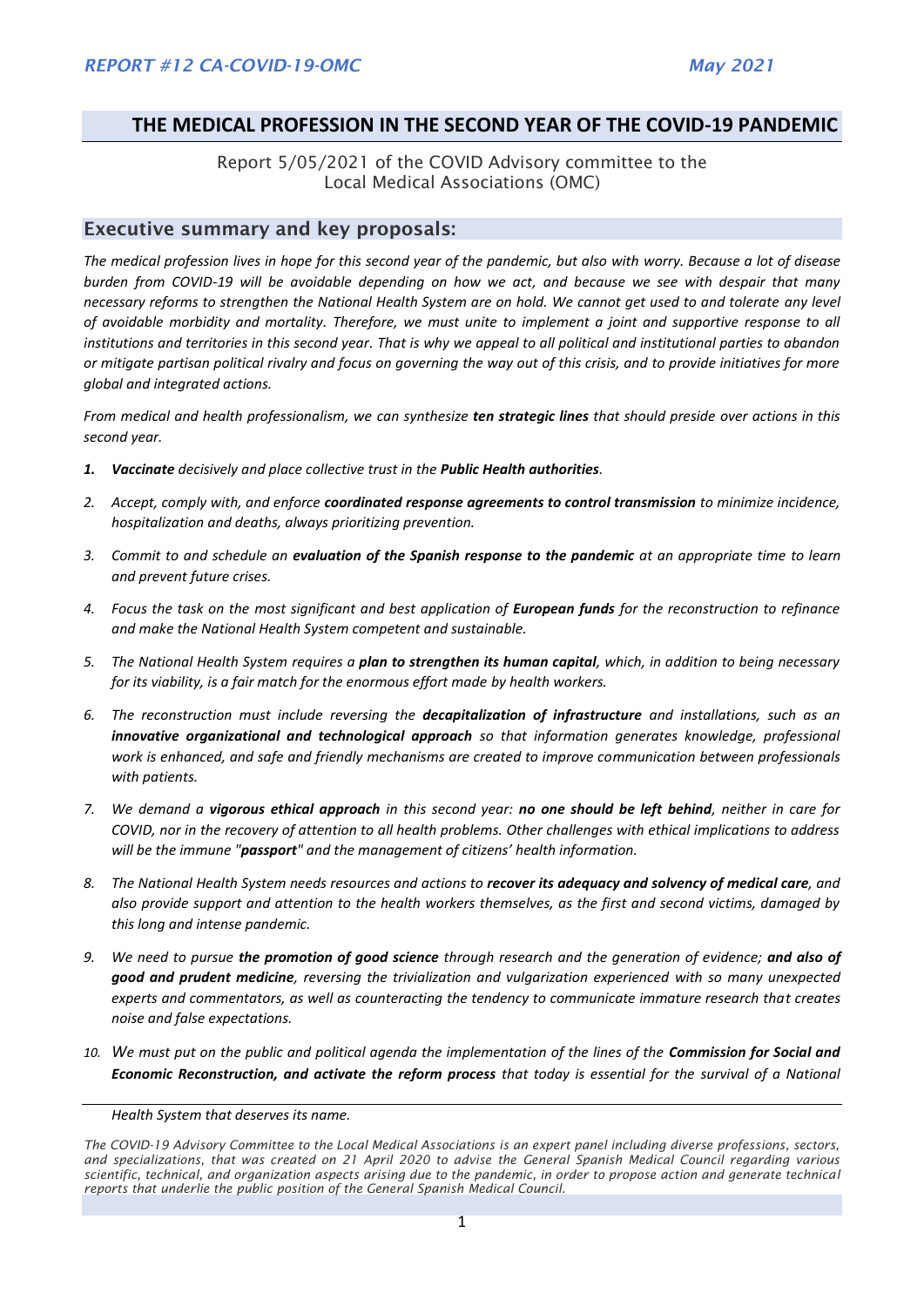# THE MEDICAL PROFESSION IN THE SECOND YEAR OF THE COVID-19 **PANDEMIC**

The anniversary of pandemic's beginning has coincided with a rebound in COVID-19 cases. This fourth wave, which has a more moderate profile, has occurred while the vaccination program is advancing with greater speed. The greatest hopes for this second year lie in completing the protection of the most vulnerable and achieving population immunity as soon as possible. But along with this positive outlook, there are several concerns and uncertainties.

The long duration and four epidemic waves have not only generated pandemic fatigue and despair, but there is now **political fatigue** that manifests itself in five explainable but unacceptable attitudes and behaviors:

- 1. **The adjustment and tolerance to a high and also avoidable rate of death**, admissions, and illnesses. This leads to relaxing the containment measures that, according to Public Health, would contain morbidity and mortality at much lower figures. The current regulatory weakness to deal with measures that restrict mobility and limit fundamental rights would suggest keeping the state of alarm active as an immediate measure, so that the other measures have greater legal certainty and homogeneity.
- 2. **The loss of territorial cohesion**: the average figures are hiding the large heterogeneity of the incidence in the Autonomous Communities. For this reason, the control of the pandemic implies that those with a high or extreme risk level collaborate by containing the spread of the disease to neighboring areas with low risk. Overcoming this pandemic requires **suppressing local outbreaks** ("perimetering" areas, testing, isolating cases, and tracing and quarantining contacts) to avoid perpetuating a medium-high intensity "fire". **Institutional loyalty** is more than a wish, it is an obligation. Collaboration in healthcare provision, both for COVID and non-COVID patients, is another needed practice for interterritorial solidarity, which should be supported financially by the National Health System Cohesion Fund.
- 3. The **weakening of the commitment to reform**: the contents of the revitalization of the National Health System, clearly expressed in the Opinion of the **Commission for Social and Economic Reconstruction** of the Congress of Deputies, are blurred. **European aid** is channeled toward economic and social reactivation, modernization, and sustainability, which is why it is essential that this financing addresses the needs of health policy and the National Health System to guarantee its well-being and long-term sustainability. Without it, the future will be uncertain due to the risk of outbreaks, be inequitable because we will leave behind our patients with fewer resources, and be unfair because Spanish society will have disappointed those health professionals and workers who they previously applauded from the balconies.
- 4. The **maintenance of a high level of political and institutional rivalry**, which blocks cooperation, confuses citizens, avoids the temptation to use information according to the convenience of the moment, and hinders collective learning of good practices (using collective experience to improve the fight against COVID-19). The desired **co-governance** does not come to fruition in a virtuous way. Instead of institutions becoming "co-owners" of the problems and solutions (for better or for worse), any risk of unpopularity detracts from collaboration, and any failure or adverse effect is used as a political football. One example has been the disproportionate and irrational application of the precautionary principle in the face of adverse effects of vaccines, which in this case was on an international scale. Sensational journalism reinforces this pattern of political and institutional disagreement.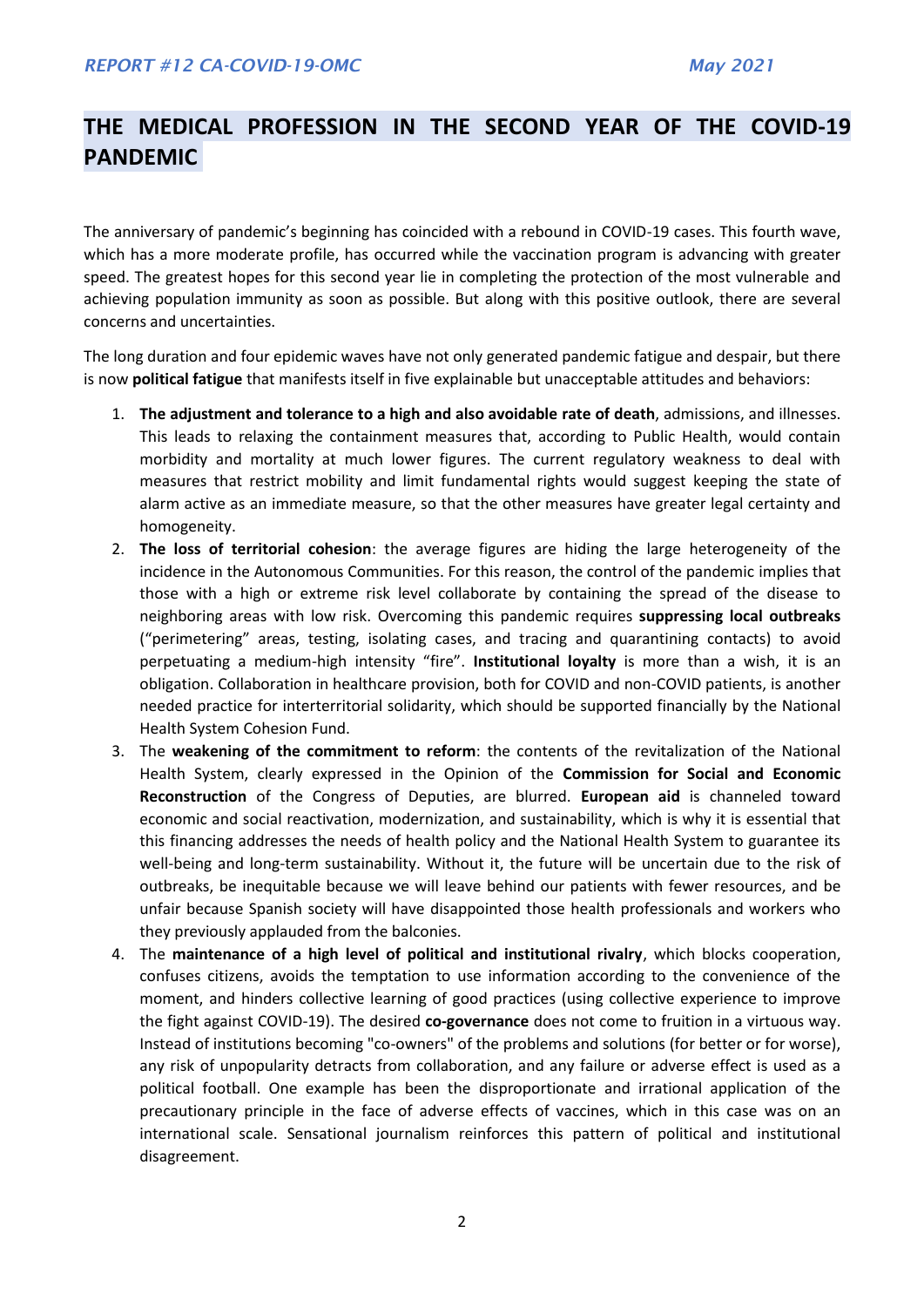*to the Local Medical Associations]* 5. **And the dominance of a myopic and local vision regarding problems that require global and intersectoral approaches**. We will give five examples: **vaccination** needs to be done on a global scale and should not be hindered by patents or other barriers; reform of the **standards of care in nursing homes**, and the guarantee that the National Health System guarantees direct and daily medical care to residents; **relocation and globalization** of logistics chains need to be modulated to guarantee the sovereignty of goods; **climate change** is also a health problem (heat waves, cold waves, catastrophes, and epidemics); and public health institutions must have a framework of financial sufficiency and autonomy and competence to exercise **responsible self-government**.

Within the long list of challenges for the second year of the pandemic, we wanted to summarize ten priority tasks:

## **Ten priority tasks**

1- **Support vaccination and reinforce the role of Public Health authorities**: although there may be new scientific information that generates uncertainty, we need a robust collective decision-maker. Mechanisms for participation in decision-making must be sought that do not entail fueling mistrust and eroding the credibility of the technical bodies that should establish the measures to be taken, usually with many uncertainties and variables to consider. And do not forget that to control this pandemic, **vaccination must be supported in all countries and within a short time** to ensure collective immunity. As vaccination progresses, it will be more important to reinforce resources **to investigate outbreaks, carry out systematic tracing, and ensure that isolations and quarantines are complied with**. Only in this way can we extinguish embers and prevent avoidable morbidity and mortality. The medical profession's public argument against **negationists, rejection of vaccination, pseudoscientific approaches, or proposals for pseudo therapies** must be energetic and systematic, especially if these positions come from licensed physicians, in which case ethical responsibility must be assessed.

2- We must demand that the central and regional health authorities **respect and enforce the agreement of 22 October of the Interterritorial Council** of the National Health System on "Coordinated Response Actions for the control of transmission"<sup>1</sup>, which establishes in great detail the **alert levels and the indicators** that will determine risk assessment and public health actions. A **modification of indicators** (reduction of thresholds) will likely be necessary to control the pandemic as we move into a scenario of more advanced immunization. In any case, there must be norms that are commonly accepted and respected, with monitoring and sanctions that reinforce compliance. The legal certainty of actions for health protections that may restrict the fundamental rights of citizens indicates that the immediate maintenance of the **state of alarm**, in the absence of other effective instruments, also guarantees the homogeneity of the response in all the autonomous communities. There are credible opinions in favor of a specific regulation in the Organic Law 3/1986 of Special Measures in the Matter of Public Health on health emergencies and pandemics that categorizes and develops the measures that may be adopted: confinement, quarantines, curfews, etc. Along these lines, it would be convenient to revise the Organic Law 4/1981 of states of alarm, exceptions, and place.

*<sup>1</sup>*Actuaciones de Respuesta Coordinada para el control de la trasmisión. [Coordinated response measures for transmission control] Ministry of Health, 22 October 2020, available at:

*[http://www.mscbs.es/profesionales/saludPublica/ccayes/alertasActual/nCov/documentos/Actuaciones\\_respuesta\\_COVID\\_](http://www.mscbs.es/profesionales/saludPublica/ccayes/alertasActual/nCov/documentos/Actuaciones_respuesta_COVID_22.10.2020.pdf) [22.10.2020.pdf](http://www.mscbs.es/profesionales/saludPublica/ccayes/alertasActual/nCov/documentos/Actuaciones_respuesta_COVID_22.10.2020.pdf)*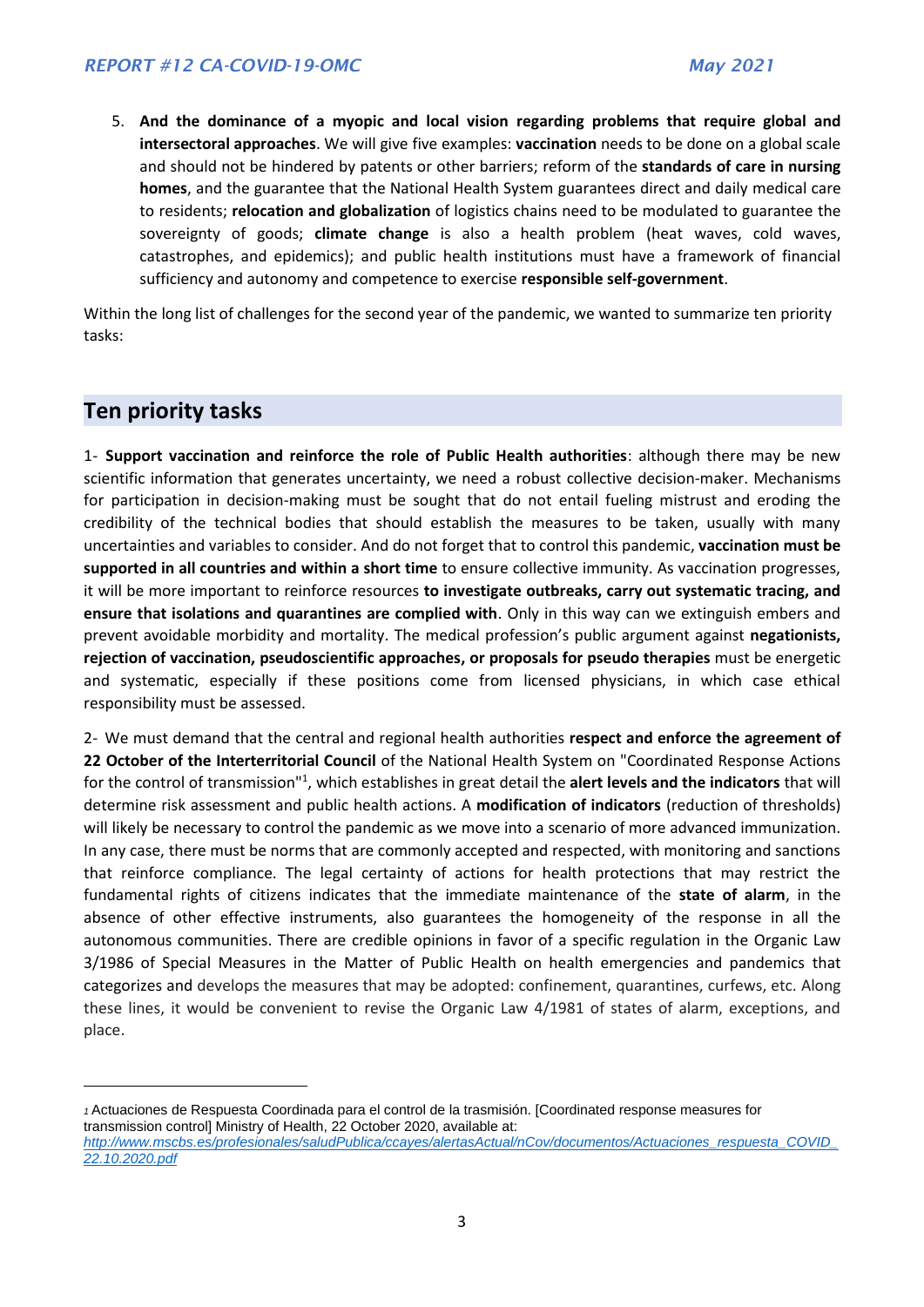*Associations]* 3- **Accountability and evaluation must be promoted**, as it is the only way to learn and draw lessons from experience, although the appropriate time and method must be found. The scientific-technical difficulty of evaluating the response to a pandemic should not be ignored, as well as the complications it can generate, which lead to a litigation culture of said accountability, or a political rivalry that seeks to wear down or transfer blame. However, **an objective and knowledge-based evaluation of Spain's response to the COVID-19 pandemic** must be included in the institutional agenda, which should be carried out at the appropriate time.

4- **Spain needs to effectively prioritize obtaining and managing European funds**, to allow the **refinancing of the National Health System**: This comprises recovering assets and also stabilizing the improvements in the financing achieved to revitalize the National Health System. The transformations needed are not only quantitative but also involve the **autonomous and efficient health governance capacity**. It would be inexcusable if political and institutional rivalries hindered this process.

5- **In terms of justice and convenience, the National Health System must develop a Plan to strengthen its human capital**, which includes both the planning of resources in professions and specialties, as well as the development of professional, remuneration, and clinical management policies that improve quality of employment and attractiveness for young people. The deadline has already expired to achieve a generational change that is not traumatic or dysfunctional. Let's minimize the damage with a determined and generous process. In the epicrisis of the pandemic, we must provide support for the **mental health of the professionals** and ensure managerial and cultural change so that organizations improve both well-being and their work environment. Moreover, for justice and the fostering of a climate of mutual trust, there must be clear and firm **legal support from the National Health System for its doctors in the event of possible legal demands** for problems arising in the exceptional situations arising due to the pandemic.

6- We must take advantage of the reconstruction of the health system to **overcome the obsolete facilities and equipment** caused by chronic disinvestment, and also to launch **new intelligent organizational and technological architectures** that provide **e**ffectiveness without diminishing **a**ffectivity and personalized relationships:

- a) Infrastructures for communication and interaction between professionals, levels, and the patient, including logical and effective applications that help control chronic disorders.
- b) Development of intelligent systems to generate new knowledge from massive real-world information, which are also used to evaluate results and enhance patient safety.
- c) Facilitate the regular use of the best evidence and knowledge by embedding it in the medical record, supporting doctors to interact and exploit the information they generate.
- d) Use those artificial intelligence systems that demonstrate their ability to recognize patterns to support diagnostic procedures.
- e) Integrated use of information systems to monitor patients' health problems and adherence to treatment, to carry out population studies of health problems, to detect opportunities for intervention in patients outside the in-person care circuits, and for epidemiological surveillance, alerts, tracking, and intervention early.
- f) Technological support for advanced teleconsultation models to allow personalized, safe, and effective contact, which entails proven improvements in medical care, nursing care and telemonitoring, and self-care at the patient's home, and which do not replace but rather complement the doctor-patient relationship.